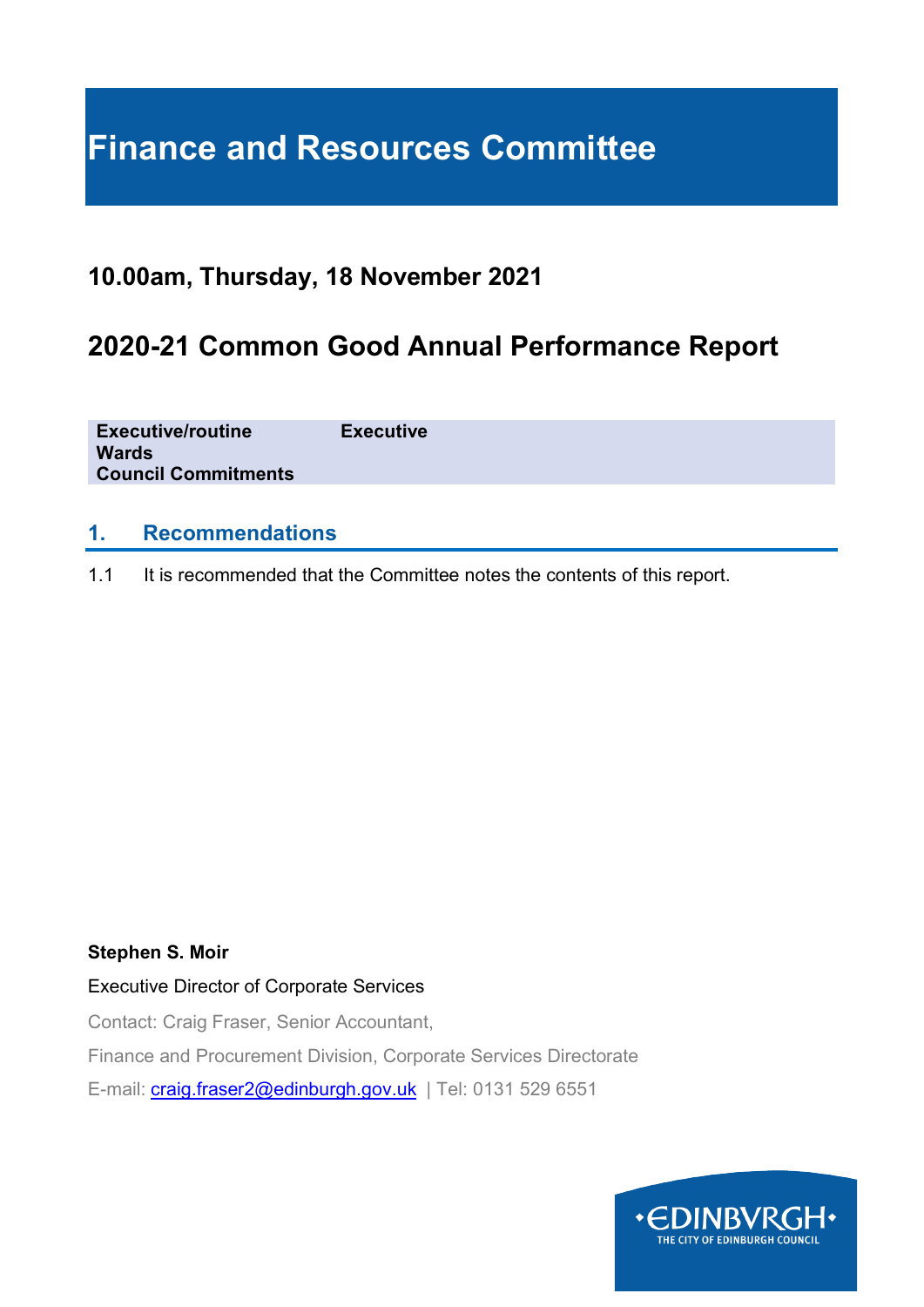**Report**

# **2020-21 Common Good Annual Performance Report**

#### **2. Executive Summary**

2.1 The report presents the outturn position for the Common Good Fund and the performance of its cash investments for the 2020/21 financial year. The report includes an update on the Common Good Property Planned Maintenance Fund and the plans for the 2021/22 financial year. The report also includes an update on current issues affecting Common Good in Edinburgh.

#### **3. Background**

- 3.1 The City of Edinburgh Council has a statutory obligation under the Local Government, etc. (Scotland) Act 1994, Section 15(4) (b) in administering property held as part of the common good to have regard to the interests of all the inhabitants of the city. In effect, the Council holds the Common Good Fund for the benefit of the city as a whole.
- 3.2 Section 102 of the Community Empowerment (Scotland) Act 2015 places a duty on local authorities to "establish and maintain a register of property which is held by the authority as part of the common good" (a common good register). Before establishing a common good register, the Act requires a local authority to publish a list of property that it proposes to include in the register, and to consult on this list. When the list of property is published, the local authority must notify community councils and other community bodies so that these groups can consider the list and give their views (make representations).
- 3.3 On 19 October 2015, the Governance, Risk and Best Value Committee requested that the Service Director: Finance and Procurement explore ways to use the Common Good Fund to maintain proactively and refurbish Common Good property.
- 3.4 On 14 January 2016, the Finance and Resources Committee approved the use of the Common Good Fund for planned maintenance of the Common Good assets. Since approval, £0.185m has been spent, with £0.115m of expenditure incurred on Scott Monument lighting, £0.030m on Calton Hill redevelopment and £0.040m on specialist surveys for the City Observatory, South Queensferry Harbour, Scott Monument and Portobello Municipal Clock.

Finance and Resources Committee – 18 November 2021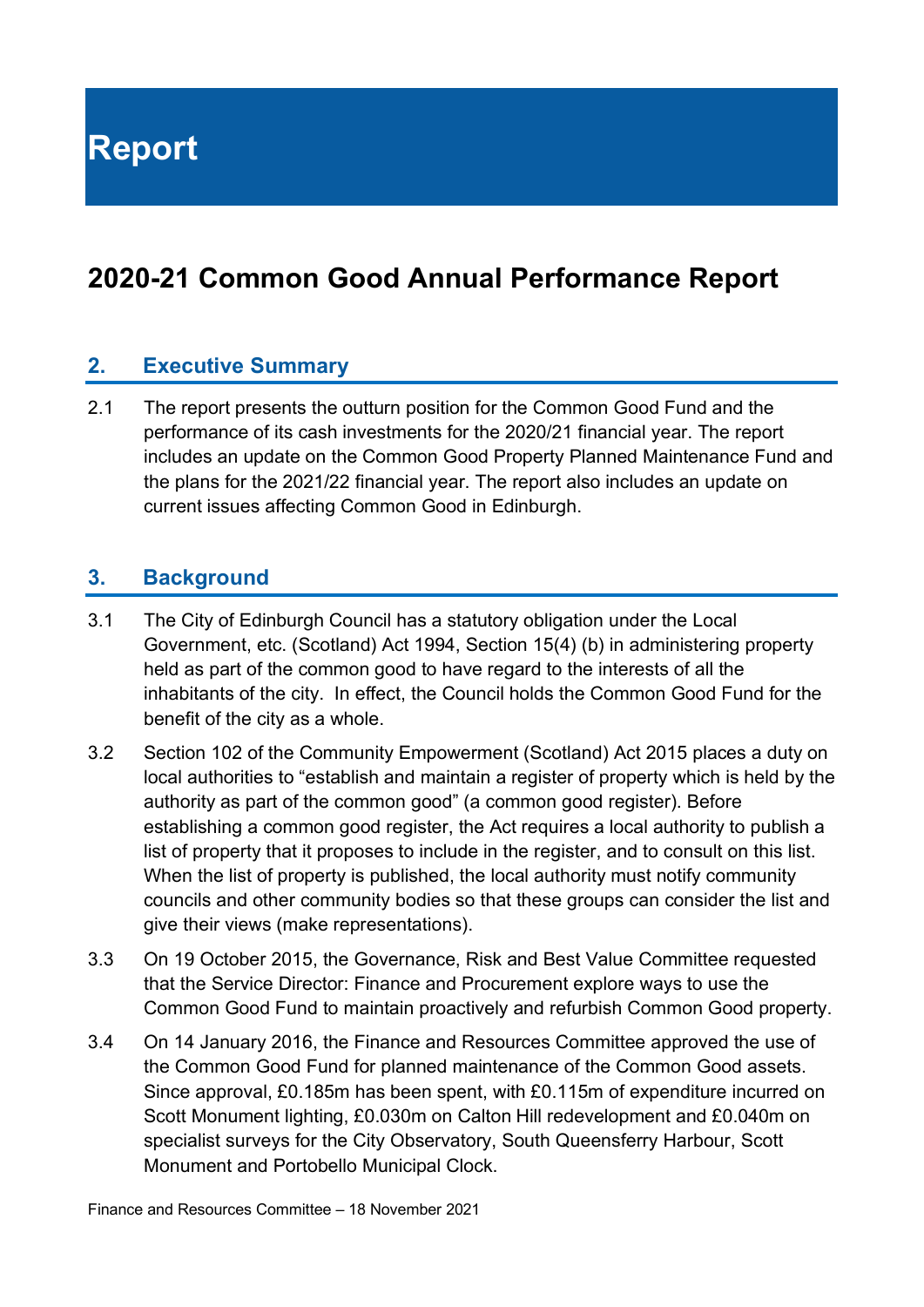# **4. Main report**

#### **Financial Outturn**

- 4.1 All income and expenditure relating to Common Good property, including that which is incurred from within main Council budgets, is included in the Revenue Account for the Common Good Fund. A recharge of £2.566m (£2.164m 2019/20) equal to the net cost funded from Council budgets is shown, in Appendix 1, as being made against the Council for the use of Common Good assets. All figures within the report are subject to rounding.
- 4.2 The audited accounts for the Common Good Fund for 2020/21 showed an in-year surplus of £0.004m (surplus of £0.313m 2019/20).
- 4.3 The balance of the Common Good Fund as at 31 March 2021 was £2.669m (£2.665m 2019/20). As agreed at the 14 January 2016 Finance and Resources Committee meeting, £2m from the receipt of the sale of East Market Street Garage was earmarked to fund a maintenance programme for Common Good assets. £1.815m of this fund remained as at 31 March 2021 and is included within the £2.669m above.
- 4.4 The legal agreement for the lease of 329 High Street was concluded in January 2020 at an annual rental of £1 and a lease premium of £3.036m. The lease premium has been received and, for accounting purposes, is being amortised over the lease term of 125 years. The in-year surplus as reported in the audited accounts includes £0.024m of lease premium for 2020/21. At the 23 March 2017 Finance and Resources Committee meeting, it was agreed to transfer part of the funds from the receipt of 329 High Street to be utilised to create the customer hub at 249 High Street, with both properties being Common Good. The project was largely completed during 2020/21 including building clearance, separation, reconfiguration, upgrade, refurbishment and reinstatement works. Some decoration work remains to be completed.
- 4.5 Much of the cash resources of the Common Good are invested with the Council's cash fund, with a balance held within the Council's loans fund to manage day to day cash flow. The interest earned on the investment amounted to £0.013m in 2020/21 (£0.024m 2019/20). The interest was re-invested within the cash fund throughout the year. A balance of £5.191m was held within the Treasury cash fund at 31 March 2021 (£5.179m 2019/20).
- 4.6 Further detail of income, capital funding and expenditure on Common Good properties is shown in Appendix 2.

#### **Common Good Properties**

- 4.7 The properties included in the 2020/21 financial accounts as assets of the Common Good fund are listed in Appendix 3.
- 4.8 The value of Common Good assets is determined in accordance with Code of Practice on Local Authority Accounting in the United Kingdom 2020/21. In adhering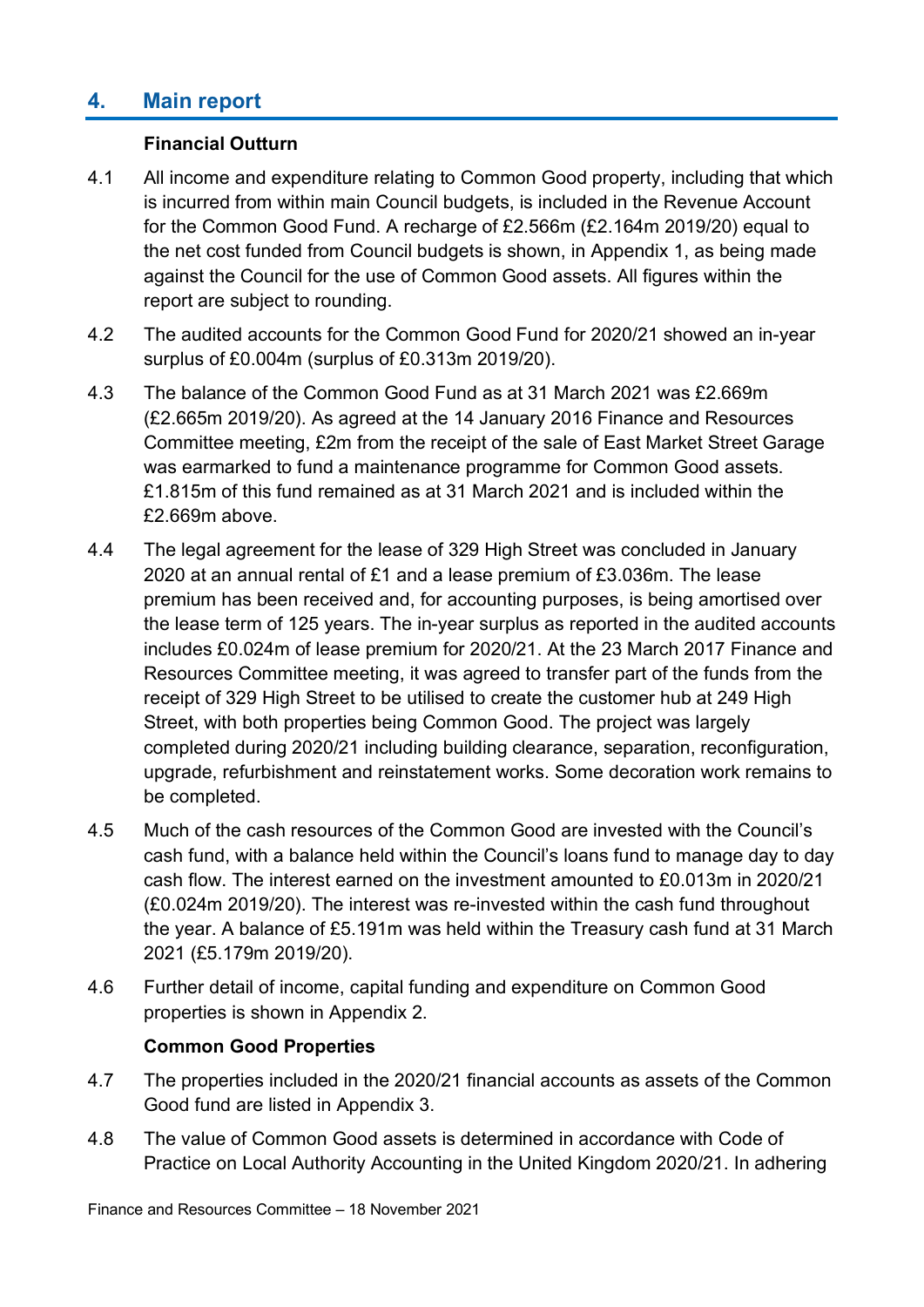to the code, the valuations for community and heritage assets on the Common Good balance sheet may appear low. As they are based on a historic cost methodology, the valuation often acts as a proxy to log ownership of the asset on the register. Due to the historic nature of the Common Good Asset Register and the fact that there is generally no readily available market valuation for a number of the assets, the figures are indicative for accounting purposes. The valuations are similarly notional rather than reflecting the real economic value.

- 4.9 A response to the Community Empowerment (Scotland) Act 2015 consultation on Common Good matters was approved by the Finance and Resources Committee on 28 September 2017 and submitted to the Scottish Government. The relevant provisions came into force on 27 June 2018, and the Scottish Government published accompanying guidance in July 2018. The Community Empowerment (Scotland) Act 2015 places a duty on local authorities to "establish and maintain a register of property which is held by the authority as part of the common good" (a common good register).
- 4.10 Before establishing a common good register, The Community Empowerment (Scotland) Act 2015 required a local authority to prepare and publish a list of properties that it proposed to include in the register. The Common Good Asset Register for public consultation was approved for issuing at the 27 September 2018 Finance and Resources Committee. The consultation closed on 31 December 2018.
- 4.11 The first version of the Common Good Register was published on the Council's [Common Good webpage](https://www.edinburgh.gov.uk/commercial-property-sale-let/common-good-register/1) on 28 June 2019, complying with Scottish Government guidance. The Register was subsequently presented and approved by the Finance and Resources Committee on 26 September 2019 as part of the 2018-19 Common Good Annual Performance Report. The web page has been updated to provide contact information for the public, should they wish to make any comments or representations on any potential Common Good assets. The aim is to consider representations within 12 weeks of receipt.
- 4.12 The updated Common Good Asset Register is included at Appendix 4. This is different to Appendix 3 because it includes assets which are partially Common Good, the extent of which has not been determined for inclusion in the 2020/21 Accounts, and assets where legal counsel opinion is being sought. Progress has been hindered by the impact of Covid-19 restrictions.

#### **Common Good Property Planned Maintenance**

4.13 Annual stonework safety surveys costing approximately £15,000 will be carried out on the Scott Monument, Nelson Monument, Calton Hill Monuments and buildings, Canongate Tolbooth and Lady Stairs House. Any urgent but minor public safety works identified will be carried out at that time under delegated authority and reported as part of the next Common Good update.

#### **Portobello Municipal Clock**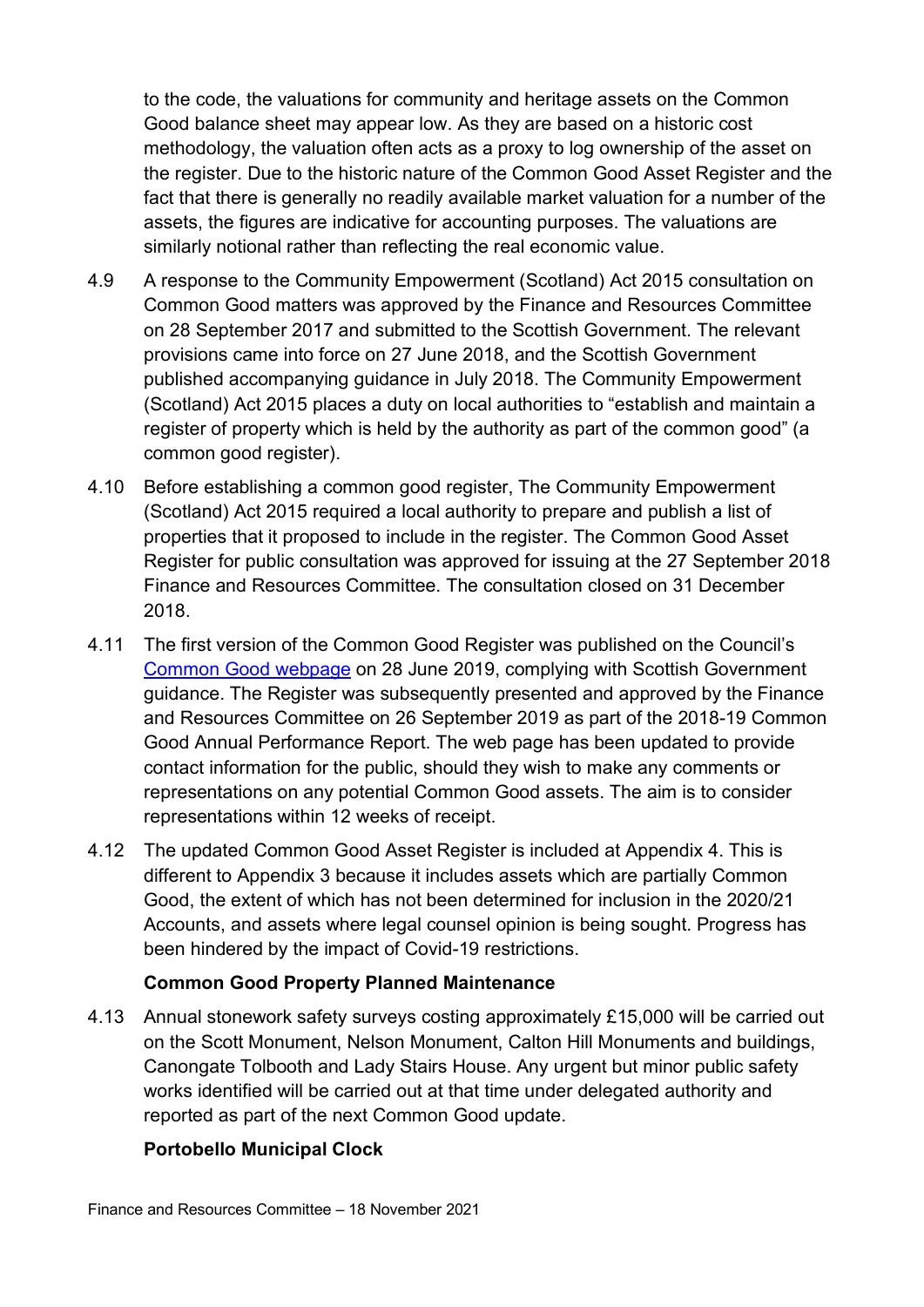4.14 Portobello Municipal Clock has been confirmed to be part of the Council's Common Good assets. Inspection has been carried out to identify the work required for the restoration of the clock and its re-installation to its original location at the Baptist Church building. The Council is currently in the process of obtaining estimates for this work, and a further report will be presented to seek funding approval once these are available.

#### **South Queensferry Harbour**

4.15 Members of the Finance and Resources Committee, at their meeting on 3 December 2020 approved expenditure of up to £0.500m for urgent repairs to Queensferry Harbour. Preliminary investigations have been undertaken and design is now underway. Further updates will be provided once the full scope of the required works is clearer.

#### **Community Asset Transfers**

4.16 A community asset transfer of Ravelston Park Pavilion was agreed by Finance and Resources Committee on 7 March 2019, subject to the removal of inalienable common good status. Court approval to remove the land from common good for the purpose of the provision of nursery, leisure, recreation and community facilities was granted on 15 April 2021 and talks with the relevant community group are continuing.

#### **5. Next Steps**

5.1 The next Annual Performance Report will be reported to Committee in October 2022 following completion of the 2021/22 External Audit.

### **6. Financial impact**

6.1 There is no direct financial impact arising from the content of this report. However, the on-going asset review may have future financial impacts.

### **7. Stakeholder/Community Impact**

- 7.1 The Council's unaudited annual accounts, which include reporting on the Common Good, were published on the Council's website from 1 July 2021 and made available for public inspection for a period of 15 working days in accordance with the provisions of the Local Government (Scotland) Act 1973 and the Local Authority Accounts (Scotland) Regulations 2014. Due to the on-going pandemic, however, this year's inspection process was undertaken largely by electronic means.
- 7.2 Over the last reporting period, there have been no proposals for the change in status of common good assets that would require public consultation.

Finance and Resources Committee – 18 November 2021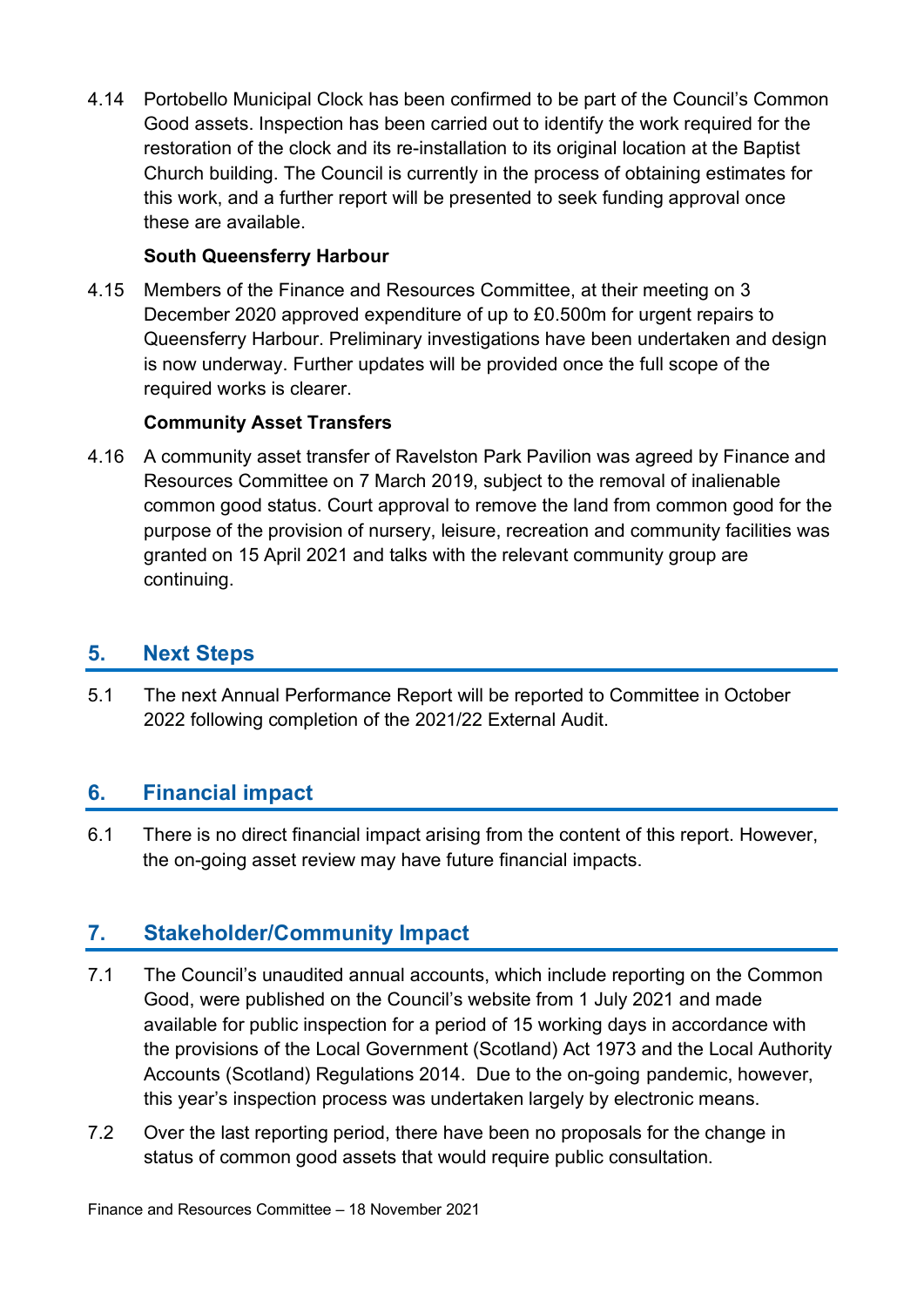## **8. Background reading/external references**

- 8.1 ['Common Good Planned Maintenance Programme and Common Good Reporting'](https://democracy.edinburgh.gov.uk/Data/Finance%20and%20Resources%20Committee/20160114/Agenda/item_715_-_common_good_planned_maintenance_programme_and_common_good_reporting.pdf), Finance and Resources Committee, 14 January 2016
- 8.2 ['Common good property: statutory guidance for local authorities',](https://beta.gov.scot/publications/community-empowerment-common-good-property-guidance-local-authorities/) Scottish Government, July 2018
- 8.3 ['2019-20 Common Good Annual Performance Report',](https://democracy.edinburgh.gov.uk/documents/s28524/7.4%20-%202019-20%20Common%20Good%20Annual%20Performance%20Report.pdf) Finance and Resources Committee, 5 November 2020
- 8.4 ['Queensferry Harbour Repairs',](https://democracy.edinburgh.gov.uk/mgConvert2PDF.aspx?ID=29452&ISATT=1#search=%22common%20good%22) Finance and Resources Committee, 3 December 2020
- 8.5 [Common Good webpage](https://www.edinburgh.gov.uk/commercial-property-sale-let/common-good-register/1) on the City of Edinburgh Council's website

## **9. Appendices**

- 9.1 2020-21 Common Good Fund Detailed Accounts
- 9.2 2020-21 Common Good Fund Income and Expenditure
- 9.3 2020-21 Common Good Asset Register included within Accounts
- 9.4 Common Good Asset Register with additional information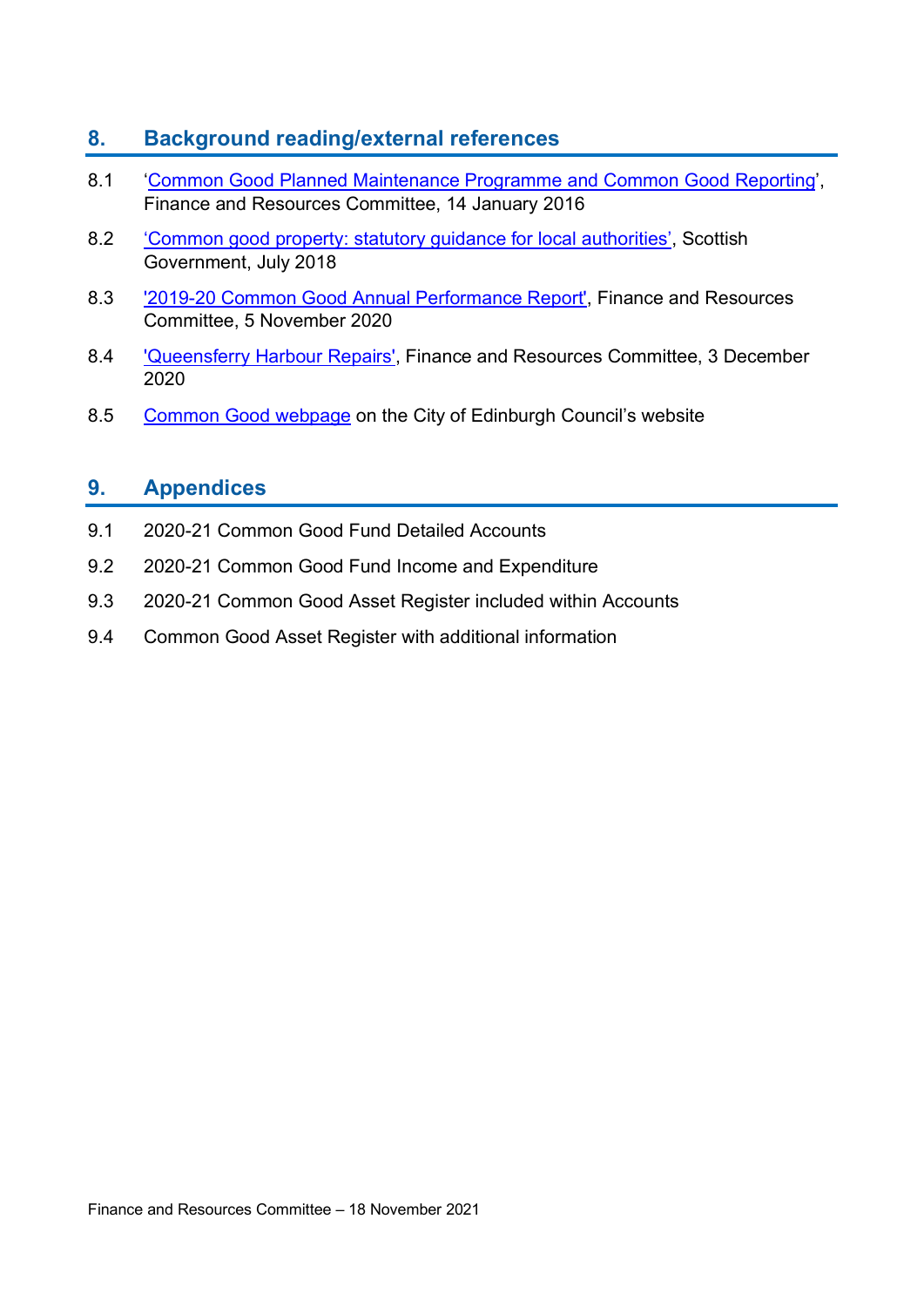#### **2020-21 Common Good Fund Detailed Accounts**

**Appendix 1**

|             |           | <b>REVENUE ACCOUNT</b>                                                             |             |             |
|-------------|-----------|------------------------------------------------------------------------------------|-------------|-------------|
| 2019/20     |           |                                                                                    |             | 2020/21     |
| £           |           | <b>Expenditure</b>                                                                 |             | £           |
|             |           | <b>Property Costs</b>                                                              |             |             |
| 94,392      |           | <b>Bruntsfield Links</b>                                                           |             | 95,623      |
| 1,997       |           | <b>Burns Monument</b>                                                              |             | 3,229       |
| 213,644     |           | Calton Hill / Calton Road                                                          |             | 43,541      |
| 229,836     |           | Canongate Tolbooth                                                                 |             | 100,333     |
| 1,786,704   |           | <b>City Chambers</b>                                                               |             | 1,443,582   |
| 115,188     |           | City Observatory                                                                   |             | 51,942      |
| 24,525      |           | Hermitage of Braid Public Park                                                     |             | 37,243      |
| 60,021      |           | Inch Park                                                                          |             | 60,847      |
| $\mathbf 0$ |           |                                                                                    |             | 3,498       |
| 45,956      |           | Inverleith Park Workshops<br>Lady Stairs House                                     |             | 15,682      |
|             |           |                                                                                    |             |             |
| 121,143     |           | Meadows                                                                            |             | 124,542     |
| 21,027      |           | <b>Nelsons Monument</b>                                                            |             | 12,299      |
| 12,643      |           | Portobello Municipal Clock                                                         |             | (4, 100)    |
| 5,599       |           | Portobello Park                                                                    |             | 4,979       |
| 8,640       |           | Queensferry Harbour                                                                |             | 7,321       |
| 634,779     |           | Princes Street Gardens (including Ross Theatre and Scott Monument)                 |             | 641,465     |
| 39,932      |           | Rosebery Hall                                                                      |             | 33,681      |
| 27,957      |           | Roseburn Park                                                                      |             | 28,342      |
| $\mathbf 0$ |           | Saughton Park                                                                      |             | 288,678     |
| 400         |           | St Bernards Well                                                                   |             | 200         |
| 560         |           | <b>Starbank Park</b>                                                               |             | 293         |
| 6,396       |           | <b>Taylor Gardens</b>                                                              |             | 5,369       |
| 49          |           | Other Incidentals                                                                  |             | $\mathbf 0$ |
| 3,451,387   |           |                                                                                    |             | 2,998,589   |
|             |           | Other                                                                              |             |             |
| 1,096       |           | Cash Fund Fees                                                                     |             | 485         |
| $\Omega$    |           | Legal costs                                                                        |             | 6,138       |
| 8,455       |           | <b>Central Support Costs</b>                                                       |             | 7,604       |
| 3,460,938   |           |                                                                                    |             | 3,012,815   |
|             |           | Income                                                                             |             |             |
|             | 1,160,166 | Rents and Other Income                                                             | 270,759     |             |
|             | 70,525    | Capital Funding                                                                    | 141,744     |             |
|             | 338,423   | Proceeds from sale of Fixed Assets                                                 | $\mathbf 0$ |             |
|             | 5,484     | Lease Premium                                                                      | 24,286      |             |
|             | 11,220    | Legal Recharge                                                                     | $\Omega$    |             |
|             | 24,167    | Investment Income                                                                  | 13,385      |             |
|             | 1,609,984 |                                                                                    | 450,175     |             |
|             | 2,163,808 | Recharge to City of Edinburgh Council for Use of Assets                            | 2,566,141   |             |
|             |           |                                                                                    |             |             |
| 3,773,792   |           |                                                                                    |             | 3,016,316   |
| (312, 854)  |           | (Surplus) / Deficit for Year                                                       |             | (3,501)     |
|             |           | STATEMENT OF MOVEMENT ON THE COMMON GOOD FUND                                      |             |             |
| £           |           |                                                                                    |             | £           |
| (312, 854)  |           | (Surplus) / Deficit for the Year on the Common Good Income and Expenditure Account |             | (3,501)     |
| (312, 854)  |           |                                                                                    |             | (3,501)     |
|             |           |                                                                                    |             |             |
|             |           | Whereof:                                                                           |             |             |
| 312,854     |           | Transferred to / (from) Common Good Fund                                           |             | 3,501       |
| 312.854     |           |                                                                                    |             | 3.501       |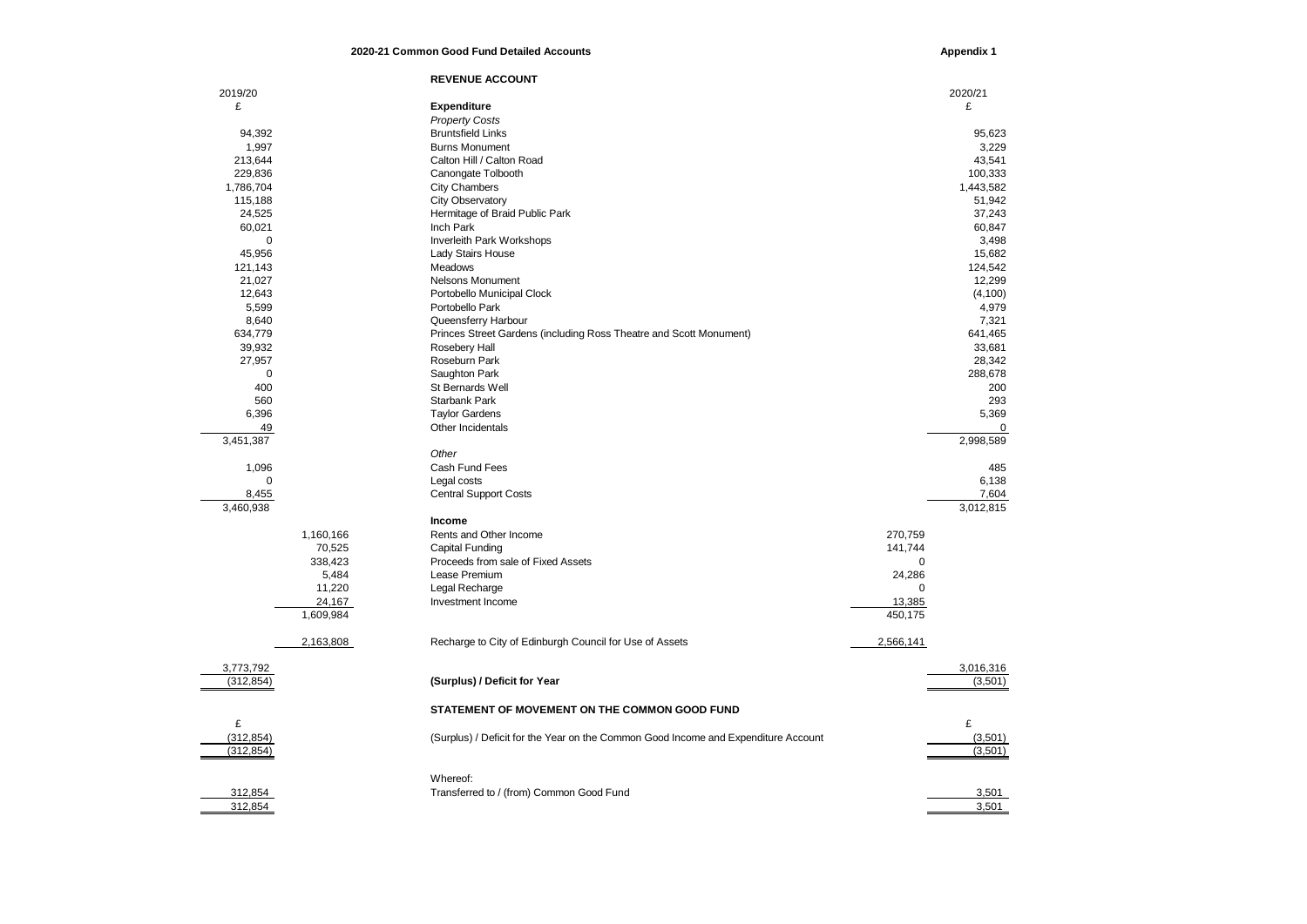|                                                                         |                                                              | 2020-21 Common Good Fund Detailed Accounts                                                                                                                                                                       | <b>Appendix 1</b>                                                                             |  |  |
|-------------------------------------------------------------------------|--------------------------------------------------------------|------------------------------------------------------------------------------------------------------------------------------------------------------------------------------------------------------------------|-----------------------------------------------------------------------------------------------|--|--|
|                                                                         | 31st March 2020                                              | <b>BALANCE SHEET</b>                                                                                                                                                                                             | 31st March 2021                                                                               |  |  |
| 20,355,184                                                              | 17,798,311<br>2,556,874                                      | <b>Operational Assets</b><br>Long-Term Debtors<br><b>Community Assets</b>                                                                                                                                        | 17,822,597<br>2,556,874<br>20,379,470                                                         |  |  |
| $\pmb{0}$<br>0<br>20,355,184<br>146,100                                 |                                                              | <b>Non-Operational Assets</b><br>Surplus Assets Held for Disposal<br><b>Deferred Charges</b><br><b>Heritage Assets</b>                                                                                           | $\mathbf 0$<br>$\Omega$<br>20,379,470<br>146,100                                              |  |  |
| 5,672,433<br>26, 173, 717                                               | 1,127,266<br>489,242<br>4,200<br>4,051,725<br>5,672,433<br>0 | <b>Current Assets</b><br><b>Short Term Investments</b><br><b>Balance with Loans Fund</b><br>Debtors<br>Cash and Cash Equivalents<br><b>Less: Current Liabilities</b><br>Creditors<br><b>NET ASSETS</b>           | 537,965<br>451,450<br>9,063<br>4,653,170<br>5,651,648<br>0<br>5,651,648<br>26, 177, 218       |  |  |
| 23,521,388<br>(12, 888)<br>0<br>23,508,501<br>2,665,216<br>26, 173, 717 | 2,352,363<br>312,854                                         | <b>Represented by:</b><br><b>Revaluation Reserve</b><br><b>Capital Adjustment Account</b><br><b>Disposals / Revaluations</b><br><b>Common Good Fund</b><br>Fund at start of year<br>Surplus for year / (Deficit) | 23,521,388<br>(12, 888)<br>0<br>23,508,501<br>2,665,216<br>3,501<br>2,668,717<br>26, 177, 218 |  |  |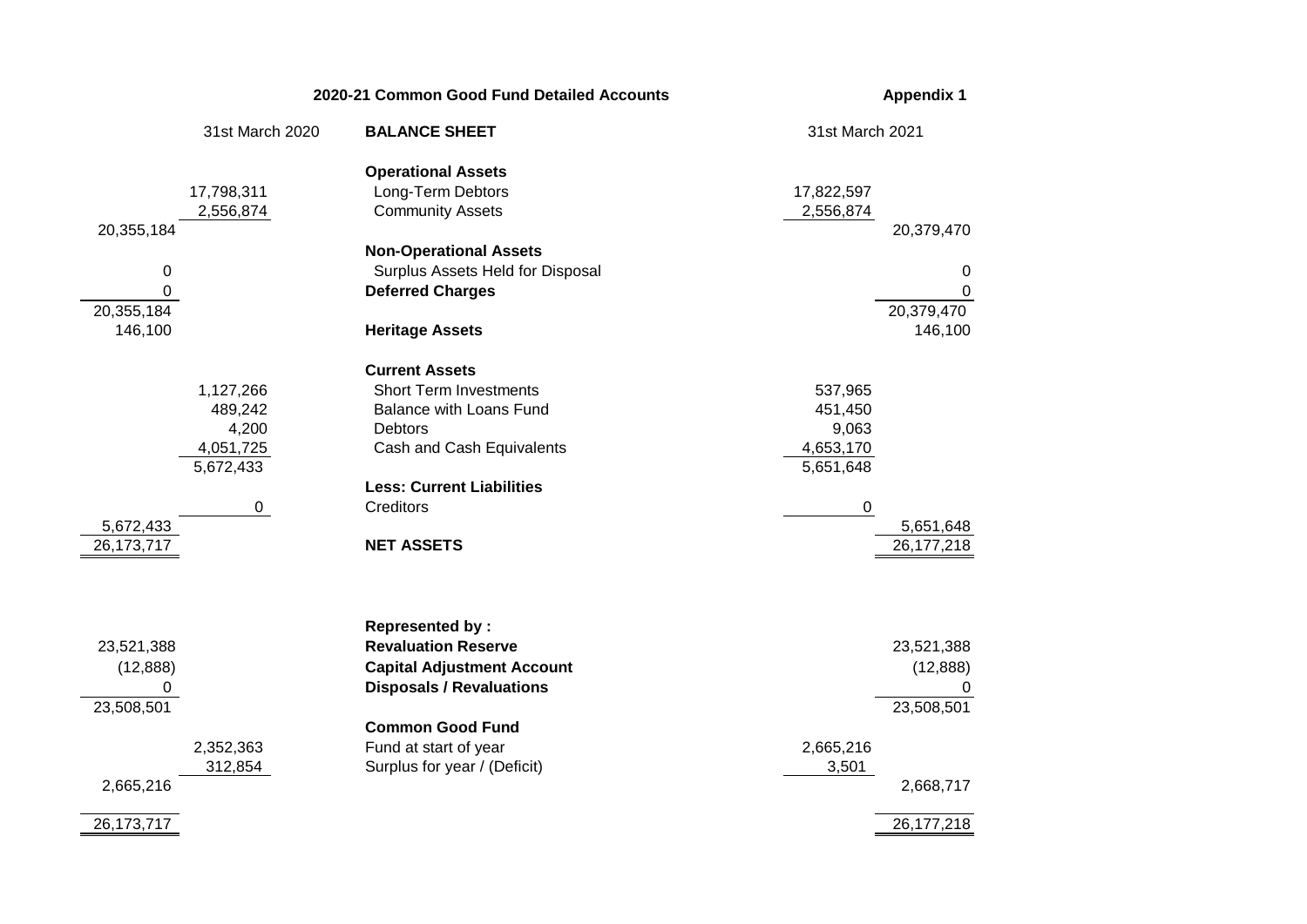#### **2020-21 Common Good Fund Detailed Accounts**

|                                                                                 | Community<br>Assets<br>£ | Heritage<br>Assets<br>£ |
|---------------------------------------------------------------------------------|--------------------------|-------------------------|
| Balance as at 1 April 2020                                                      | 2,556,874                | 146,100                 |
| Restated                                                                        | 0                        | 0                       |
| Revaluations increases/ (decreases) recognised in<br>the Revaluation Reserve    | 0                        | 0                       |
| Revaluation decreases recognised in the deficit on<br>the Provision of Services | 0                        | $\Omega$                |
| Depreciation in Year                                                            | 0                        | 0                       |
| Depreciation w/o to the deficit on the Provision of<br><b>Services</b>          | 0                        | 0                       |
| Derecognition - disposals/Transfer                                              | 0                        | $\Omega$                |
| Balance as at 31 March 2021                                                     | 2,556,874                | 146,100                 |

#### **(B) Revaluation Reserve (C) Capital Adjustment Account**

| Balance brought forward as at 1 April 2020                   | (23,521,388) | Balance brought forward as at 1 April 2020          | 12.888 |
|--------------------------------------------------------------|--------------|-----------------------------------------------------|--------|
| Capital Adjustment Account to Revaluation Reserve            |              | <b>Accumulated Depreciation</b>                     |        |
| <b>Revaluation of Assets</b><br>Upward revaluation of assets | 0            | Capital Adjustment Account to Revaluation Reserve   |        |
| Downward revaluation of assets                               | 0            | Net written out of cost non-current assets          | 12.888 |
| Derecognition - disposals/Transfer                           | 0            | Revaluation Losses on Property, Plant and Equipment |        |
| Balance as at 31 March 2021                                  | (23,521,388) | Adjusting Amounts w/o of Revaluation Reserve        |        |

# 8) Balance brought forward as at 1 April 2020 12,888 0 Accumulated Depreciation Capital Adjustment Account to Revaluation Reserve Revaluation Losses on Property, Plant and Equipment Adjusting Amounts w/o of Revaluation Reserve Other Movements 0

Balance as at 31 March 2021 12,888

#### **Appendix 1**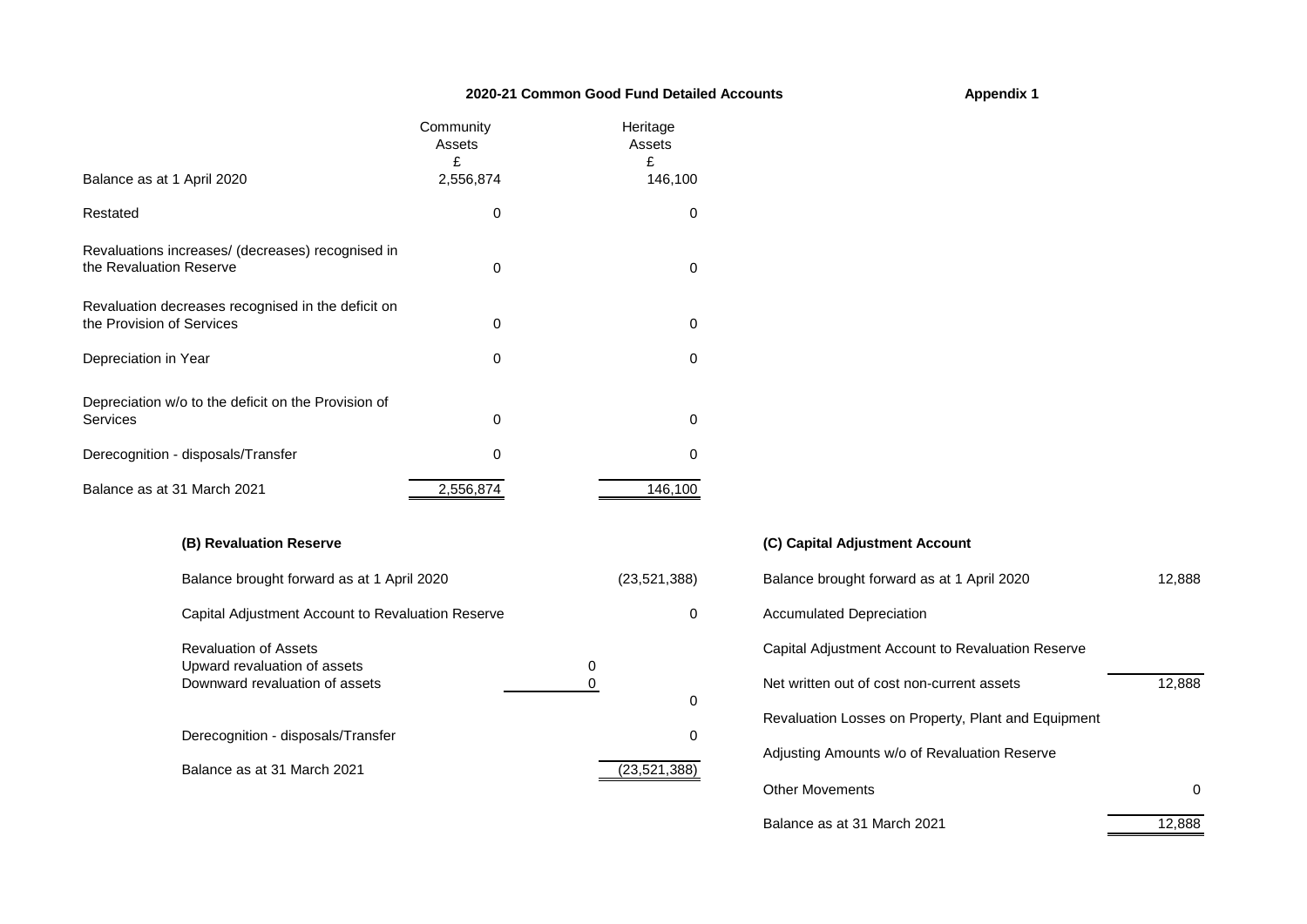| Common Good Account (Recharged) Income and Expenditure 2020/21 |                   |                   |                     |                                                                                                           |                               |                        |                      |                                                                                                                                                                                                                                                                                                                                        | Appendix 2                                                          |
|----------------------------------------------------------------|-------------------|-------------------|---------------------|-----------------------------------------------------------------------------------------------------------|-------------------------------|------------------------|----------------------|----------------------------------------------------------------------------------------------------------------------------------------------------------------------------------------------------------------------------------------------------------------------------------------------------------------------------------------|---------------------------------------------------------------------|
| Property                                                       | Revenue<br>Income | Capital<br>Income | <b>Total Income</b> | <b>Description of Income</b>                                                                              | Revenue<br><b>Expenditure</b> | Capital<br>Expenditure | Total<br>Expenditure | <b>Description of Expenditure</b>                                                                                                                                                                                                                                                                                                      | <b>Notional Recharge to CEC</b><br>for Use of Common Good<br>Assets |
| <b>Bruntsfield Links</b>                                       | £1.250            | £0                | £1,250              | Income from programmes and events                                                                         | £95.623                       | £0                     | £95.623              | £74k of grounds maintenance costs, £14k of park staff costs, £3k repairs and<br>maintenance, and £5k of other premises costs.                                                                                                                                                                                                          | £94,373                                                             |
| <b>Burns Monument</b>                                          | F <sub>0</sub>    | £O                | £O                  | N/A                                                                                                       | £3.229                        | f()                    | £3.229               | Repairs, maintenance and premises costs                                                                                                                                                                                                                                                                                                | £3.229                                                              |
| <b>Calton Hill</b>                                             | £1.283            | £0                | £1,283              | ncome from events held on the Hill                                                                        | £43.541                       | £0                     | £43,541              | Park staff costs £43k                                                                                                                                                                                                                                                                                                                  | £42.258                                                             |
| <b>Canongate Tolbooth</b>                                      | £0                | £0                | £0                  | N/A                                                                                                       | £100.333                      | £0                     | £100.333             | Staff costs £81k, repairs and maintenance £9k and other premises costs £10k                                                                                                                                                                                                                                                            | £100.333                                                            |
| <b>City Chambers Complex</b>                                   | £87.882           | £0                | £87.882             | Income of £80k from Mary King's Close rental and rechargeable repair costs<br>and £8k of fees and charges | £909.577                      | £534.005               | £1.443.582           | Revenue expenditure consists of £0.672m of premises costs, £0.147m of repairs<br>and maintenance costs, £0.081m of operational costs (mainly staff) and<br>£0.010m of costs at Mary King's Close. Capital expenditure consists of asset<br>management and separation works, including roofing, toilets, alarms, lighting<br>and wiring | £1.355.700                                                          |
| <b>City Observatory</b>                                        | £0                | £17.167           | £17.167             | Capital income from Creative Scotland to be used against capital expenditure<br>costs                     | £1.592                        | £37.526                | £39.118              | Revenue expenditure relates to repairs, maintenance and premises costs, and<br>capital expenditure relates to redevelopment works including construction costs<br>and instrument restoration                                                                                                                                           | £21,951                                                             |
| <b>Hermitage of Braid Public Park</b>                          | £0                | £0                | £0                  | N/A                                                                                                       | £14,243                       | £23,000                | £37,243              | Revenue expenditure relates to repairs, maintenance and premises costs, and<br>capital expenditure relates to stabilisation works to Hermitage of Braid tunnel                                                                                                                                                                         | £37,243                                                             |
| <b>Inch Park</b>                                               | f(                | £O                | £O                  | N/A                                                                                                       | £60.847                       | f(                     | £60,847              | Grounds maintenance costs                                                                                                                                                                                                                                                                                                              | £60,847                                                             |
| <b>Inverleith Park Workshops</b>                               | f(                | f(                | £0                  | N/A                                                                                                       | £3.498                        | f(                     | £3.498               | Repairs, maintenance and premises costs                                                                                                                                                                                                                                                                                                | £3.498                                                              |
| <b>Lady Stairs House</b>                                       | £0                | £0                | £0                  | N/A                                                                                                       | £15,682                       | £0                     | £15.682              | Repairs, maintenance and premises costs                                                                                                                                                                                                                                                                                                | £15.682                                                             |
| <b>Nelson Monument</b>                                         | £0                | £0                | £0                  | N/A                                                                                                       | £12,299                       | £0                     | £12.299              | Repairs, maintenance and premises costs £9k and operational costs £3k                                                                                                                                                                                                                                                                  | £12.299                                                             |
| <b>Portobello Municipal Clock</b>                              | £0                | £0                | £0                  | N/A                                                                                                       | $-E4.100$                     | £0                     | $-£4.100$            | Cancellation of prior year purchase order not invoiced                                                                                                                                                                                                                                                                                 | $-£4.100$                                                           |
| <b>Portobello Park</b>                                         | f(                | £O                | £0                  | N/A                                                                                                       | £4.979                        | £0                     | £4.979               | Grounds maintenance costs                                                                                                                                                                                                                                                                                                              | £4.979                                                              |
| <b>Princes St Gardens</b>                                      | £179.001          | £0                | £179.001            | Income from outside catering concessions, programmes, events and filming<br>in the gardens                | £578.456                      | £38.975                | £617.431             | Revenue expenditure relates to £491k of grounds maintenance costs, £58k of<br>park staff costs, and £29k of repairs, maintenance and premises costs. Capital<br>expenditure relates to the upgrade of electrical power for tree lighting                                                                                               | £438.430                                                            |
| <b>Roseberv Hall</b>                                           | £0                | £0                | £0                  | N/A                                                                                                       | £33.681                       | £0                     | £33.681              | Repairs and maintenance £18k and premises costs £16k                                                                                                                                                                                                                                                                                   | £33.681                                                             |
| <b>Roseburn Park</b>                                           | f(                | £O                | £O                  | N/A                                                                                                       | £28.342                       | f()                    | £28,342              | Grounds maintenance costs                                                                                                                                                                                                                                                                                                              | £28,342                                                             |
| <b>Ross Fountain</b>                                           | £0                | £0                | £0                  | N/A                                                                                                       | £1.321                        | £12.164                | £13,485              | Revenue expenditure relates to premises costs and capital expenditure relates to<br>water filtration system upgrade                                                                                                                                                                                                                    | £13,485                                                             |
| <b>Saughton Park</b>                                           | £0                | £124.577          | £124.577            | Vational Heritage funding towards expenditure                                                             | £0                            | £288.678               | £288.678             | Restoration project including design, hard and soft landscaping, construction and<br>nicro-hvdro scheme                                                                                                                                                                                                                                | £164.101                                                            |
| <b>Scott Monument</b>                                          | £0                | £0                | £0                  | N/A                                                                                                       | £10,549                       | £0                     | £10,549              | Repairs, maintenance and premises costs £4k and operational costs £6k                                                                                                                                                                                                                                                                  | £10,549                                                             |
| <b>St Bernards Well</b>                                        | F <sub>0</sub>    | £O                | £0                  | N/A                                                                                                       | £200                          | £0                     | £200                 | Repairs and maintenance costs                                                                                                                                                                                                                                                                                                          | £200                                                                |
| <b>Starbank Park</b>                                           | £0                | £0                | £0                  | N/A                                                                                                       | £293                          | £0                     | £293                 | Premises costs                                                                                                                                                                                                                                                                                                                         | £293                                                                |
| <b>Tavlor Gardens</b>                                          | f(                | £O                | £O                  | N/A                                                                                                       | £5.369                        | f()                    | £5.369               | Repairs, maintenance and premises costs                                                                                                                                                                                                                                                                                                | £5.369                                                              |
| <b>The Meadows</b>                                             | £1.143            | £0                | £1,143              | Income from events and programmes                                                                         | £113.870                      | £10.672                | £124,542             | Revenue expenditure relates to grounds maintenance costs of £95k and park<br>staff costs of £19k. Capital expenditure relates to play area enhancement                                                                                                                                                                                 | £123,399                                                            |
| Total                                                          | £270.559          | £141.744          | £412.303            |                                                                                                           | £2.033.424                    | £945.020               | £2.978.444           |                                                                                                                                                                                                                                                                                                                                        | £2.566.141                                                          |

This is the breakdown of the net expenditure recharged to the Council.

In addition to the above recharges, direct income and expenditure in 2020/21 was as follows:

Queensferry Harbour: income £200; expenditure £7,321

City Observatory: expenditure £12,824

Lease premium income of £24,286 in respect of the disposal of 329 High Street is also included within the revenue account for the year.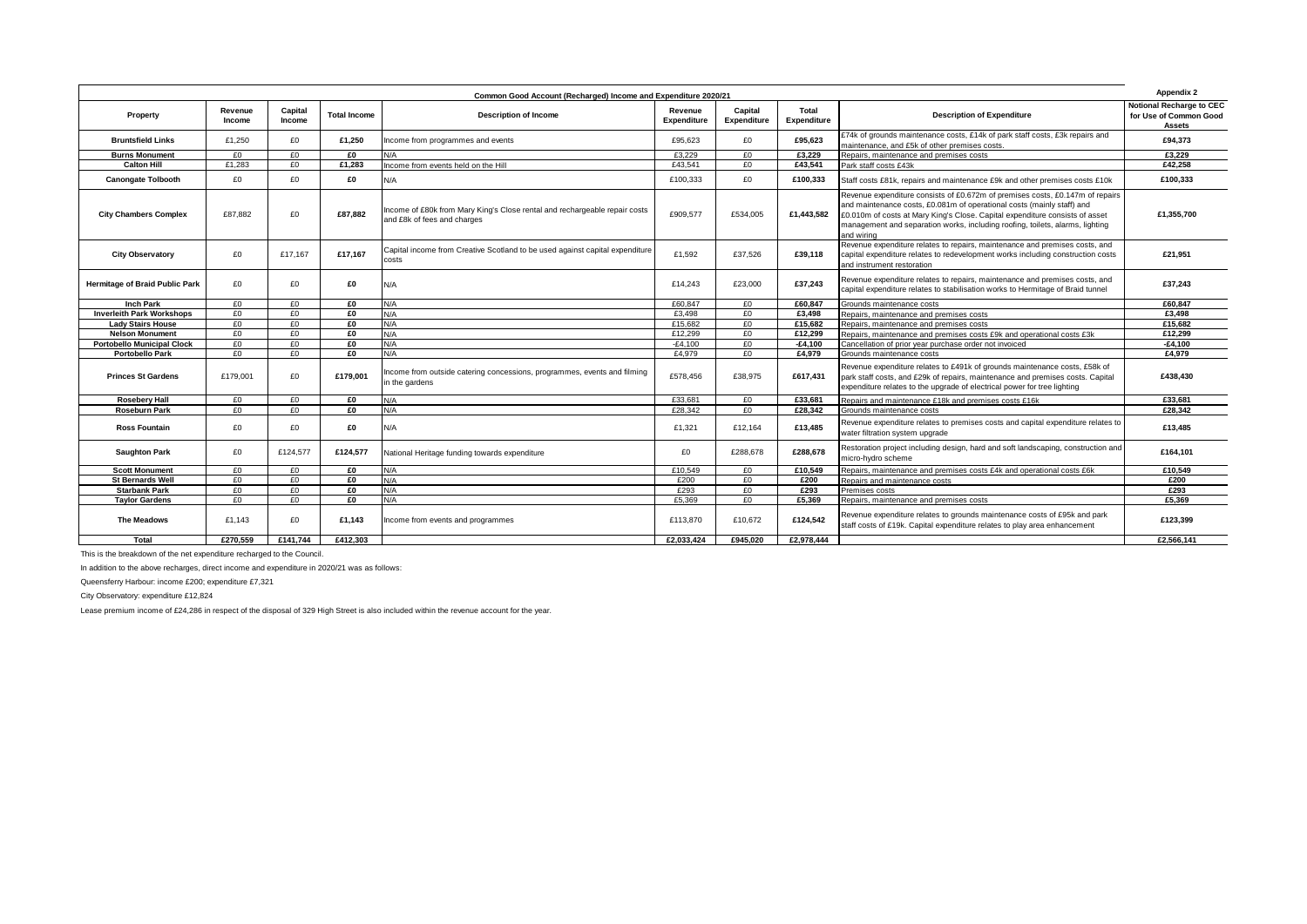#### **2020-21 Common Good Asset Register included within Accounts**

5th Duke Buccleuch Queensberry Memorial Princes St Gardens (East) Adam Smith Statue **Adam Smith Statue Princes St Gardens (West)** Bingham Park **PSG - Adam Black Statue** Blackford Hill Public Park **PSG - Allan Ramsay Statue** Bloomiehall Public Park **PSG - Burns Monument** Bowfoot Well **Bowfoot Well Bowfoot Well** Bowling Green **PSG - Dean Ramsay Memorial Cross** Braidburn Valley **PSG** - Floral Clock Bruntsfield Links **PSG** - Genius Of Architecture Statue Campbell Public Park **PSG - Ross Bandstand** Charles II Statue **PSG - Ross Fountain** City Chambers Complex PSG - Scottish American War Memorial City Observatory PSG - Sir James Y Simpson Statue Craiglockhart Dell Public Park PSG (W) - Memorial Stone Cramond Park and Foreshore **PSG** -Norwegian Memorial Stone Custom House\* PSG -St Margaret's Well David Hume Statue **PSG** -Thomas Guthrie Statue Davidsons Mains Public Park **Public Park** Public Park Dr Chalmers Statue **Ravelston Public Park** Dugald Stewart Monument Calton Hill Regent Road Public Park Flodden Wall **Rocheid Path** Rocheid Path Grassmarket - Martyr's Cross Monument Roseberry Memorial Hall and House Harrison Park **Roseburn Park** Roseburn Park Hermitage Of Braid Public Park Scotland Street Lane Inch Park **Inch Park** Session House, Dalmeny Inverleith Public Park Session Lands, Dalmeny Jawbone Arch **South Queensferry Harbour** South Queensferry Harbour John Wilson Statue Statue St Bernard's Walkway Keddie Gardens St Bernard's Well King George V Public Park St Marks Park Lady Stair's House **Starbank Public Park** Starbank Public Park Meadows **Substation Site** Meadows - Nelson Pillars **Taylor Gardens** Meadows - Sundial West The Cross Well Memorials - High Street Victoria Public Park Mercat Cross National Mercat Cross National Mercat Cross National Mercat Cross National Mercat Cross National Mercat Cross National Mercat Cross National Mercat Cross National Mercat Cross National Mercat Cross National Me Murieston Public Park War Memorial National Monument Calton Hill **Parliament Square Well** Peoples Story Museum (Canongate) Wardie Playing Fields Play Area Well (By John Knox's House) Playfair Monument Calton Hill White Park<br>
Portobello Municipal Clock<br>
William Pitt Statue Portobello Municipal Clock Portobello Park

Alexander and Bucephalus Status PSG - Walter Scott Monument -Historic Building Calton Hill PSG - Robert Louis Stevenson Memorial Grove

\* Custom House is an asset of the Common Good Fund but is not Common Good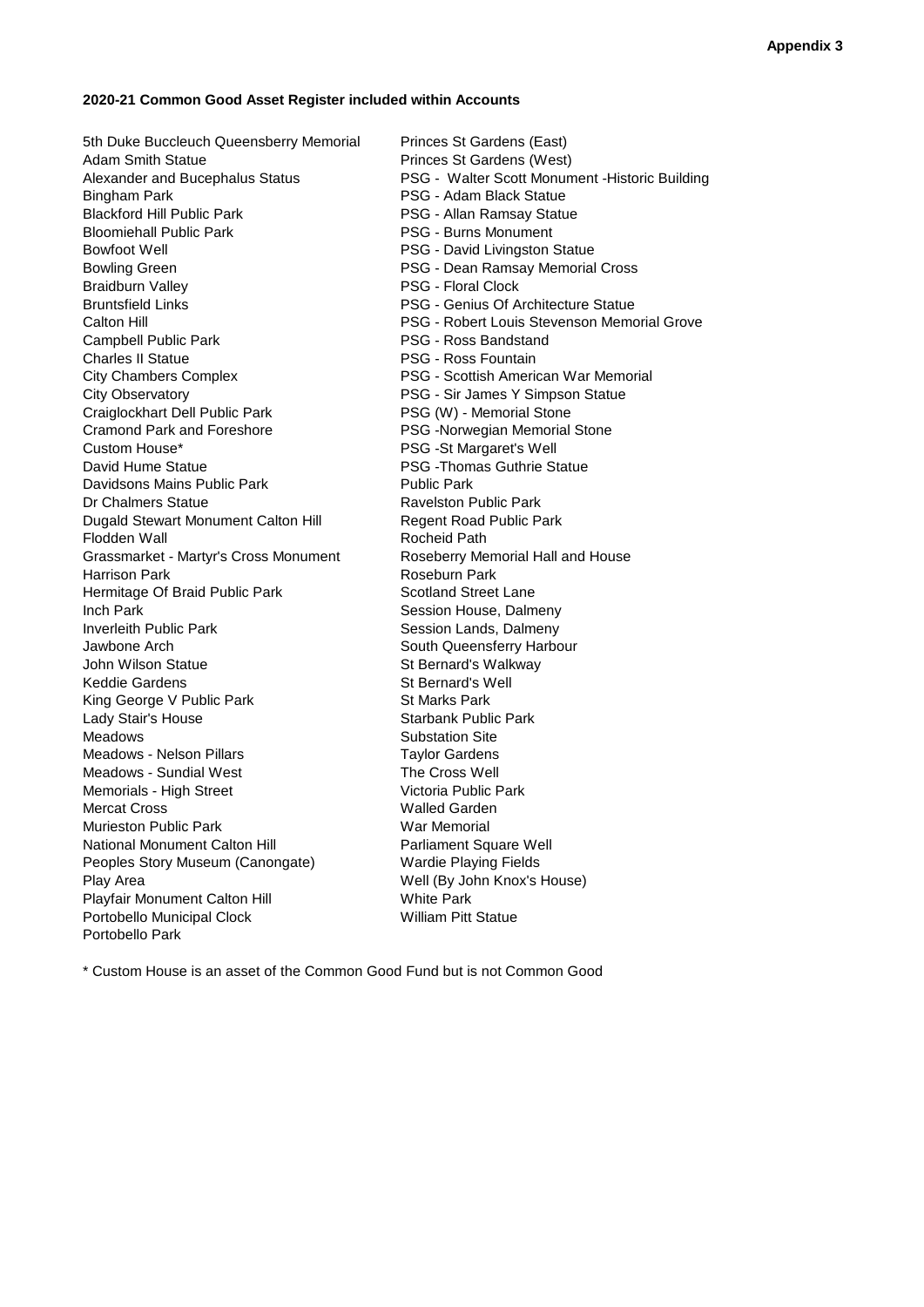#### **Common Good Asset Register Appendix 4**

| <b>Name of Asset</b>                             | <b>Type of Asset</b> | Location                           | <b>Post Code</b> | Reference    | X-Coord  | Y-Coord        | Former Burgh linked to asset             | <b>Additional Information</b>                        |
|--------------------------------------------------|----------------------|------------------------------------|------------------|--------------|----------|----------------|------------------------------------------|------------------------------------------------------|
| <b>Ballantyne Road</b>                           | Land                 | 20 Ballantyne Road                 | EH <sub>6</sub>  | 2198         | 326468.9 | 676317.1 Leith |                                          |                                                      |
| <b>Bruntsfield Links</b>                         | Land                 | <b>Bruntsfield Links</b>           | EH10             | 3127         | 325036.9 |                | 672499.4 Edinburgh                       |                                                      |
| Calton Hill                                      | Land                 | (34) Calton Hill                   | EH7              | 3512         | 326240.4 |                | 674236 Edinburgh                         |                                                      |
| Calton Hill - City Observatory                   | <b>Building</b>      | 38 Calton Hill                     | EH7              | 2011         | 326200.1 |                | 674182.3 Edinburgh                       |                                                      |
| Calton Hill Cannon                               | Structure            | Calton Hill                        | EH7              | 745          | 326224.9 |                | 674138.9 Edinburgh                       |                                                      |
| Calton Crags                                     | Land                 | 6/1 Regent Road                    | EH <sub>1</sub>  | 809          | 326297   |                | 673973.5 Edinburgh                       |                                                      |
|                                                  |                      |                                    | EH <sub>7</sub>  | 1711         | 326138.8 |                |                                          |                                                      |
| <b>Dugald Stewart Monument</b>                   | Monument             | Calton Hill                        |                  |              |          |                | 674132.7 Edinburgh                       |                                                      |
| National Monument, Calton Hill                   | Monument             | 36 Calton Hill                     | EH7              | 2993         | 326308.2 |                | 674154.5 Edinburgh                       |                                                      |
| Nelson Monument                                  | Monument             | Calton Hill                        | EH7              | 3508         | 326254   |                | 674114 Edinburgh                         |                                                      |
| Playfair Monument                                | Monument             | 38B Calton Hill                    | EH7              | 3468         | 326226.7 |                | 674163 Edinburgh                         |                                                      |
| <b>City Chambers</b>                             | <b>Building</b>      | 253 High Street                    | EH <sub>1</sub>  | 906          | 325764.2 |                | 673656.6 Edinburgh                       |                                                      |
| Custom House**                                   | <b>Building</b>      | 65-67 Commercial Street            | EH6              | 32365        | 327027.6 | 676593.7 n/a   |                                          |                                                      |
| Grassmarket - Martyr's Cross Monument            | Monument             | (114) Grassmarket                  | EH <sub>1</sub>  | 1862         | 325482.4 |                | 673396.6 Edinburgh                       |                                                      |
| Grassmarket - Bowfoot Well                       | Structure            | 118/1 Grassmarket                  | EH <sub>1</sub>  | 1235         | 325500.6 |                | 673416.7 Edinburgh                       |                                                      |
| High Street - David Hume Statue                  | Structure            | <b>High Street</b>                 | EH <sub>1</sub>  | 32074        | 325629.2 |                | 673591.3 Edinburgh                       |                                                      |
| High Street - Adam Smith Statue                  | Structure            | <b>High Street</b>                 | EH <sub>1</sub>  | 32076        | 325789.7 |                | 673615.1 Edinburgh                       |                                                      |
| ligh Street - Alexander & Bucephalus Statue      | Structure            | (253A) High Street                 | EH <sub>1</sub>  | 1984         | 325768.5 |                | 673647.4 Edinburgh                       |                                                      |
| High Street - The Cross Well                     | Monument             | 172/1 High Street                  | EH <sub>1</sub>  | 962          | 325826   |                | 673618.1 Edinburgh                       | Also known as Canongate Well, by Old Assembly Close  |
| High Street - Mercat Cross                       | Monument             | 192/1 High Street                  | EH <sub>1</sub>  | 1824         | 325771.7 |                | 673597.9 Edinburgh                       |                                                      |
| High Street - Stone of Remembrance               | Monument             | 253(A) High Street                 | EH <sub>1</sub>  | 13343        | 325771   |                | 673631.2 Edinburgh                       | Also known as City Chambers War Memorial             |
| High Street - Duke of Buccleuch War Memorial     | Monument             | 253B High Street                   | EH <sub>1</sub>  | 1826         | 325757.6 |                | 673628.4 Edinburgh                       |                                                      |
| High Street - Netherbow Well                     | Monument             | 45/1 High Street                   | EH <sub>1</sub>  | 853          | 326082.6 |                | 673692.4 Edinburgh                       | Also known as John Knox House Well and Fountain Well |
| Inch Park*                                       | Land                 | Gilmerton Road                     | EH16             | 13269        | 327625.4 |                | 670824.3 Edinburgh                       |                                                      |
|                                                  | <b>Building</b>      |                                    | EH <sub>1</sub>  | 561          | 325546.6 |                | 673607.2 Edinburgh                       | Also known as Writer's Museum                        |
| Lady Stair's House                               |                      | 3 Lady Stairs Close                |                  |              |          |                |                                          |                                                      |
| Meadows                                          | Land                 | Meadows                            | EH <sub>3</sub>  | 13268        | 325663.4 |                | 672675.1 Edinburgh                       |                                                      |
| Meadows - Jaw Bone Arch                          | Structure            | <b>West Meadows</b>                | EH <sub>3</sub>  | 13391        | 325479.8 |                | 672580.9 Edinburgh                       |                                                      |
| Meadows - Masons Pillars                         | Structure            | Meadows                            | EH <sub>3</sub>  | 1757         | 325125.3 |                | 672760.8 Edinburgh                       |                                                      |
| Meadows - Nelson Pillars                         | Structure            | (3/1) East Meadows                 | EH <sub>3</sub>  | 1812         | 326201.1 |                | 672567.1 Edinburgh                       |                                                      |
| Meadows - Sister Cathedral Fountain              | Structure            | Meadows                            | EH <sub>3</sub>  | 32221        | 325478.8 |                | 672611.6 Edinburgh                       | Also known as Helen Acquroff Memorial Fountain       |
| Meadows - Sundial                                | Structure            | <b>West Meadows</b>                | EH <sub>3</sub>  | 32218        | 325214.7 |                | 672730.1 Edinburgh                       |                                                      |
| Middle Meadow Walk - Gate Piers                  | Structure            | Meadows                            | EH <sub>3</sub>  | 2185         | 325689.6 |                | 673107.9 Edinburgh                       |                                                      |
| People's Story Museum                            | Building             | 161-163 Canongate                  | EH <sub>8</sub>  | 3639         | 326413.1 |                | 673790.5 Edinburgh                       | Also known as Canongate Tolbooth                     |
| Portobello Municipal Clock                       | Structure            | N/A                                |                  |              |          |                | Portobello; merged Edinburgh 1896        |                                                      |
| Portobello Park                                  | Land                 | (21) Stanley Street                | <b>EH15</b>      | 13257        | 330559.6 |                | 673163 Portobello; merged Edinburgh 1896 |                                                      |
| Princes Street Gardens (East)                    | Land                 | <b>Princes Street</b>              | EH <sub>2</sub>  | 17739        | 325538.5 |                | 673857.5 Edinburgh                       |                                                      |
| Princes Street Gardens (West)                    | Land                 | <b>Princes Street</b>              | EH <sub>2</sub>  | 16458        | 325102.5 |                | 673716.7 Edinburgh                       |                                                      |
| PSG - Walter Scott Monument                      | Monument             | (4A) Princes Street                | EH <sub>2</sub>  | 2280         | 325586.  |                | 673905.1 Edinburgh                       |                                                      |
| PSG - Floral Clock                               | Structure            | (5B) Princes Street                | EH <sub>2</sub>  | 2279         | 325336.  |                | 673838.4 Edinburgh                       |                                                      |
| PSG - Genius of Architecture Statue              | Structure            | (5C) Princes Street                | EH <sub>2</sub>  | 2458         | 325268.6 |                | 673755.9 Edinburgh                       |                                                      |
|                                                  |                      |                                    | EH <sub>2</sub>  | 1745         |          |                |                                          |                                                      |
| PSG - Adam Black Statue                          | Structure            | (4D) Princes Street                |                  |              | 32551'   |                | 673885 Edinburgh                         |                                                      |
| PSG - Allan Ramsay Statue                        | Structure            | (5F) Princes Street                | EH <sub>2</sub>  | 1783         | 325330   |                | 673835.2 Edinburgh                       |                                                      |
| PSG - David Livingston Statue                    | Structure            | (4E) Princes Street                | EH <sub>2</sub>  | 2251         | 325617.8 |                | 673913 Edinburgh                         |                                                      |
| PSG - Professor Wilson Statue                    | Monument             | <b>Princes Street</b>              | EH <sub>2</sub>  | 32085        | 325446.8 |                | 673866.5 Edinburgh                       |                                                      |
| PSG - Robert Louis Stevenson Memorial Grove      | Monument             | <b>West Princes Street Gardens</b> | EH <sub>2</sub>  | 32082        | 325009.3 |                | 673659.6 Edinburgh                       |                                                      |
| PSG - Ross Bandstand                             | Structure            | West Princes Street Gardens        | EH <sub>2</sub>  | 1508         | 325152.2 |                | 673727.3 Edinburgh                       |                                                      |
| PSG - Ross Fountain                              | Structure            | (5H) Princes Street                | EH2              | 1889         | 324970.2 |                | 673659.6 Edinburgh                       |                                                      |
| PSG - Scottish American War Memorial             | Monument             | (5N) Princes Street                | EH <sub>2</sub>  | 1874         | 325089.9 |                | 673767 Edinburgh                         |                                                      |
| PSG - Sir James Young Simpson Statue             | Structure            | (5P) Princes Street                | EH <sub>2</sub>  | 2323         | 324845.2 |                | 673699.1 Edinburgh                       |                                                      |
| PSG - Memorial Stone (W)                         | Monument             | West Princes Street Gardens        | EH <sub>2</sub>  | 32255        | 325224.  |                | 673701 Edinburgh                         | Also known as Belsen Liberation & Holocaust Memorial |
| PSG - Norwegian Memorial Stone                   | Monument             | (5E) Princes Street                | EH2              | 1851         | 325141.3 |                | 673679.5 Edinburgh                       |                                                      |
| PSG - Thomas Guthrie Statue                      | Structure            | (5D) Princes Street                | EH <sub>2</sub>  | 1342         | 324996.1 |                | 673741.6 Edinburgh                       |                                                      |
| South Queensferry Harbour                        | Structure            | (C) Head of Harbour                | EH30             | 3375         | 312983.8 |                | 678500.4 Queensferry                     |                                                      |
|                                                  |                      |                                    |                  | 2601, 3479 & |          |                |                                          |                                                      |
| Scotland Street Lane                             | _and                 | (1) Scotland Street Lane East      | EH <sub>3</sub>  | 3580         | 325559.5 |                | 674730 Edinburgh                         |                                                      |
| Streets of Old Town*                             | Land                 | Various                            |                  |              |          |                | Edinburgh                                |                                                      |
|                                                  |                      |                                    |                  |              |          |                |                                          |                                                      |
| Streets of New Town*                             | Land                 | Various                            |                  |              |          |                | Edinburgh                                |                                                      |
| Streets, Ways and Passages of Leith*             | and.                 | Various                            |                  |              |          |                | Leith, Edinburgh after 1920              |                                                      |
| <b>Burns Monument</b>                            | Monument             | Regent Road                        | EH <sub>1</sub>  | 32449        | 326519.8 |                | 674007.8 Edinburgh                       |                                                      |
| Flodden Wall                                     | Structure            | Various                            | EH8 & EH3        | 13351 & 52   | 326236.7 |                | 673486.6 Edinburgh                       |                                                      |
| Mid Terrace, South Queensferry                   | Land                 | 4/1 Mid Terrace                    | <b>EH30</b>      | 3779         | 313034.6 |                | 678315 Queensferry                       |                                                      |
| Parliament Square - Charles II Statue            | Monument             | (12B) Parliament Square            | EH <sub>1</sub>  | 335          | 325748.9 |                | 673550.1 Edinburgh                       |                                                      |
| Parliament Square (West) - 5th Duke of Buccleuch | Monument             | (12A) Parliament Square            | EH <sub>1</sub>  | 245          | 325675.4 |                | 673580.8 Edinburgh                       | Also known as Queensberry Memorial                   |
| Parliament Square Well                           | Structure            | (12C) Parliament Square            | EH <sub>1</sub>  | 679          | 325646.8 |                | 673577.6 Edinburgh                       |                                                      |
| Portobello Garden                                | Land                 | 67A Promenade (John Street)        | EH15             | 514          | 331163   |                | 673769.3 Edinburgh                       | Also known as John Street                            |
| Promenade, Portobello                            | Land                 | Promenade                          | EH15             |              | 330729.7 |                | 674125.1 Portobello, Edinburgh post 1898 |                                                      |
|                                                  |                      |                                    |                  |              |          |                |                                          |                                                      |